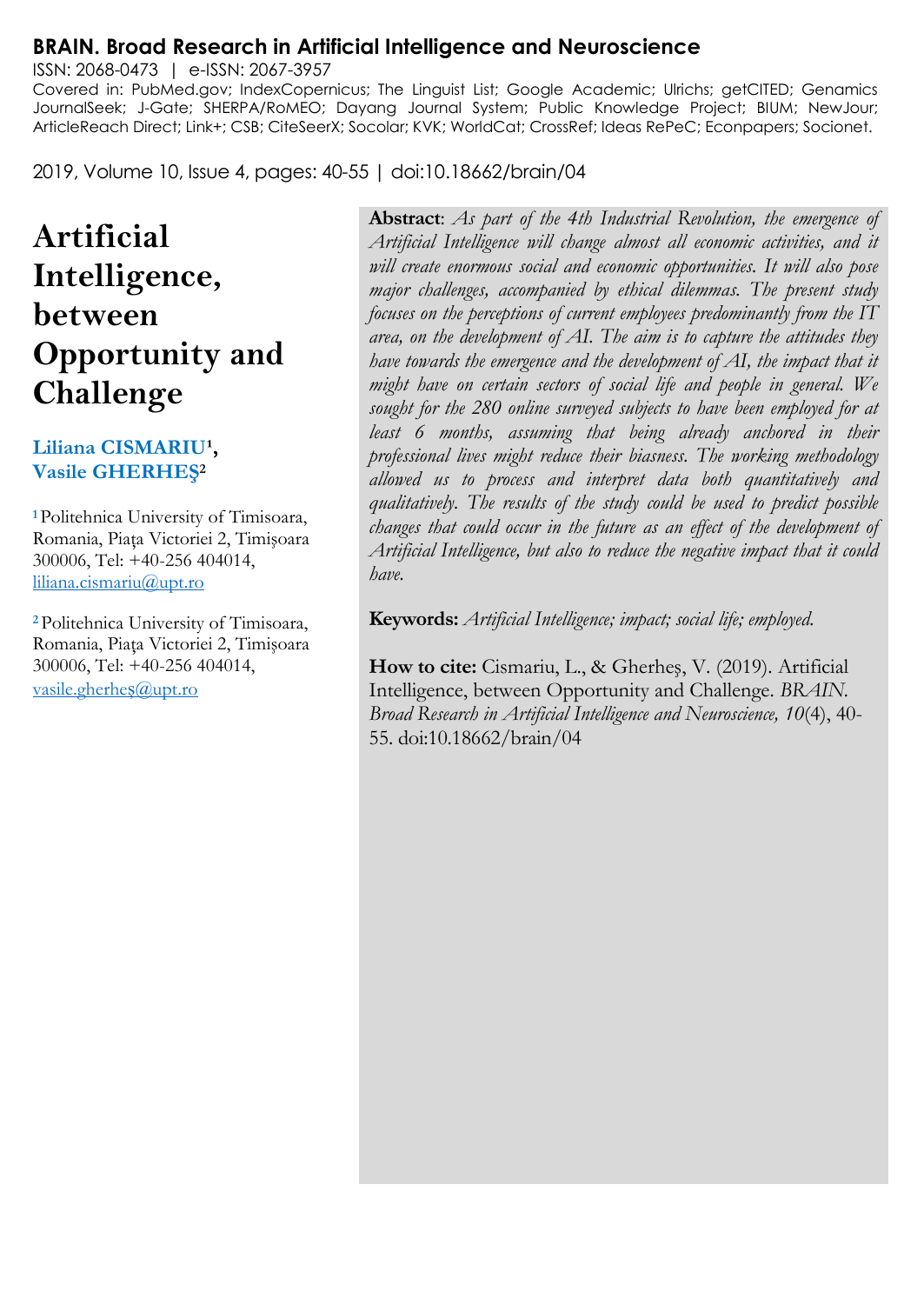## **Introduction**

At the moment, Artificial Intelligence may be one of the most attractive subjects for researchers from almost all fields. We find ourselves at the stage in which digital evolution is enhancing human abilities and slowly replacing people in many activities. We still do not know yet what humanity will look like in the age of artificial intelligence and what changes it will effect on the structure of society. The development of AI poses certain existential questions to which we still do not have an answer. There are many fields in which AI applications are expected to have a positive impact on society: transportation (autonomous, electric vehicles, predicting and avoiding traffic jams, etc.), medicine (disease monitorization and treatment, reducing faulty diagnoses, etc.), economy, environment protection (reducing pollution), citizen safety, etc.

Nevertheless, there are also fears connected to AI development, such as intelligent weapons, human replacement, cyber-attacks etc. (Nadimpalli, 2017; Osoba & Welser IV, 2017; Scharre, 2016). Stephen Hawking, Elon Musk, Steve Wozniak, or Bill Gates (Musk, 2014; Gates, 2008) are just some of the personalities that have openly shared their concerns about super-intelligent AI systems. Even if at the moment we find ourselves at the stage in which we can only talk about narrow AI (Kurzweil, 2005), we are moving fast towards the development of artificial general intelligence (AGI), namely AI machines which could be as intelligent as humans, and could carry out any intellectual task (Pennachin & Goertzel, 2007). Elon Musk together with Microsoft are currently investing a billion dollars in this business.

The way in which AI is perceived by the public may very well influence the way in which AI is developed, implemented, and regulated. During the *Artificial Intelligence and the Future of Humans* study, carried out in 2018, 979 pioneers of technology, innovators, developers, business and political leaders, researchers, and activists answered questions regarding the challenges and fears they had about the development of AI. They also put forth a number of suggestions about a better future.

"The five most-often mentioned concerns were: 1) the use of AI reduces individuals' control over their lives; 2) surveillance and data systems designed primarily for efficiency, profit and control are inherently dangerous; 3) displacement of human jobs by AI will widen economic and digital divides, possibly leading to social upheaval; 4) individuals' cognitive, social and survival skills will be diminished as they become dependent on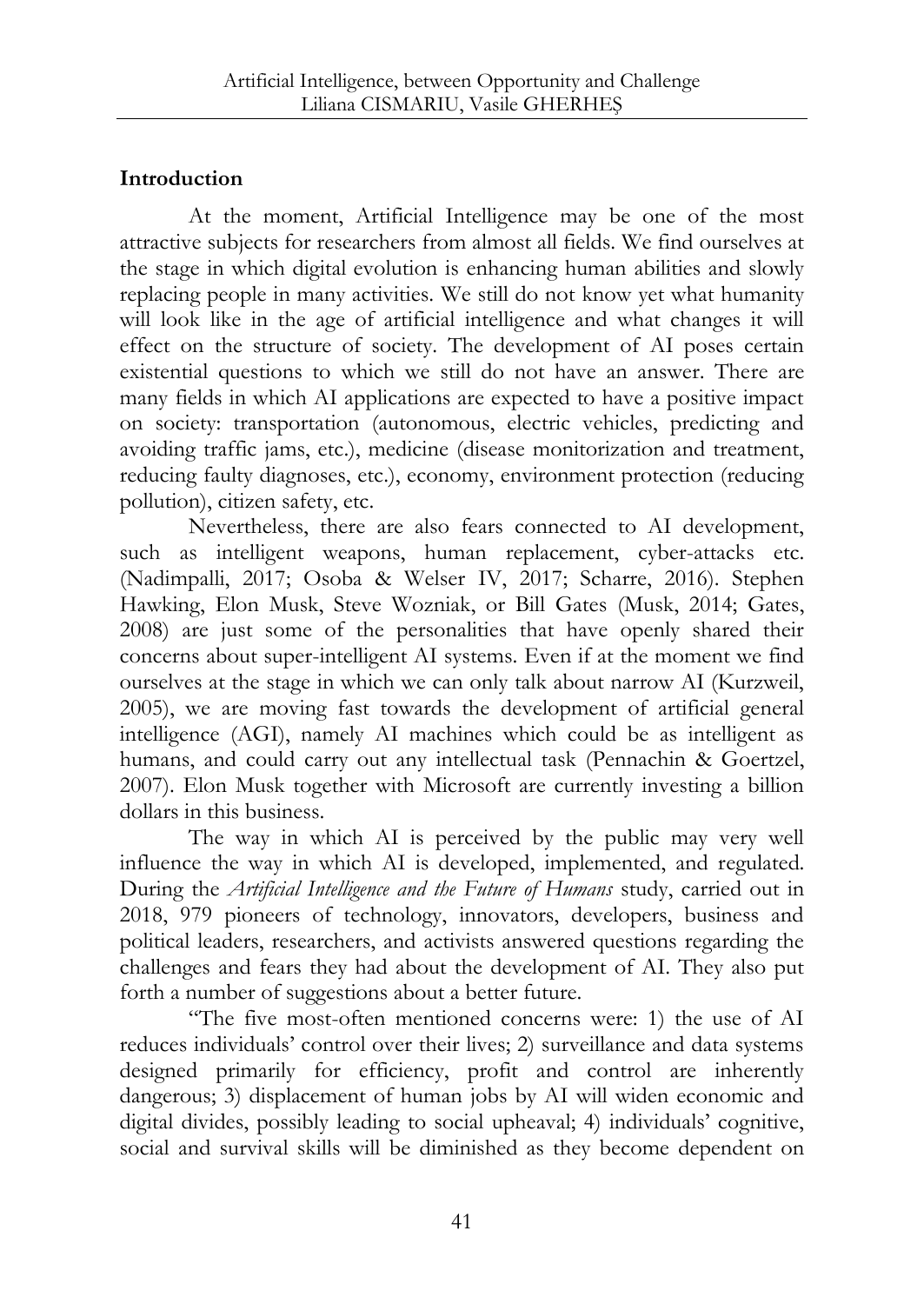AI; and 5) citizens will face increased vulnerabilities, such as exposure to cybercrime and cyberwarfare that spin out of control and the possibility that essential organizations are endangered by weaponized information. A few also worried about the wholesale destruction of humanity." (Anderson & Rainie, 2018).

During a study on AI carried out in Romania (Gherheş & Obrad, 2018), we noticed that there is a positive attitude towards the emergence of AI, since it is considered as having a positive influence on society. Most respondents describe themselves as optimistic when thinking about what might happen in the future due to the development of AI. However, another study reveals the opposite sentiment: that devices equipped with AI will affect interpersonal relationships, that there will be fewer jobs for people, that economic crises will emerge, that it will be used to manufacture intelligent weapons, increase military conflicts, take control of humanity and, last but not least, destroy mankind. (Gherheș, 2018a). Another likely scenario is that the development of AI devices will lead to the advent of sophisticated robots, and new jobs. The participants believe that, in the future, AI development will lead to better medical care and that human health will improve. The respondents also believe that human comfort will increase and that entities / devices equipped with AI will exceed human intelligence, becoming independent and capable of thinking and acting by themselves. (Gherheș, 2018b).

In the Eurobarometer on *Attitudes towards the Impact of Digitisation and Automation on Daily Life* (n.d.), 68% of respondents agree that robots and artificial intelligence are good for society because they help in day to day tasks.

Starting from the ideas above and the conclusions of the aforementioned studies, we set ourselves the goal of eliciting a number of reactions and answers from those who will be the main beneficiaries of AI development: the people employed in IT.

### **Methodology**

Building our work tool started from a number of questions: is there enough information about AI and its applications among the target population? What are the attitudes of employees in the IT sector regarding the emergence and development of AI? What are the opportunities and challenges that AI can bring in the future?

The tool that we used in order to gather the data was the anonymous, online questionnaire, posted on the Isondaje.ro platform (an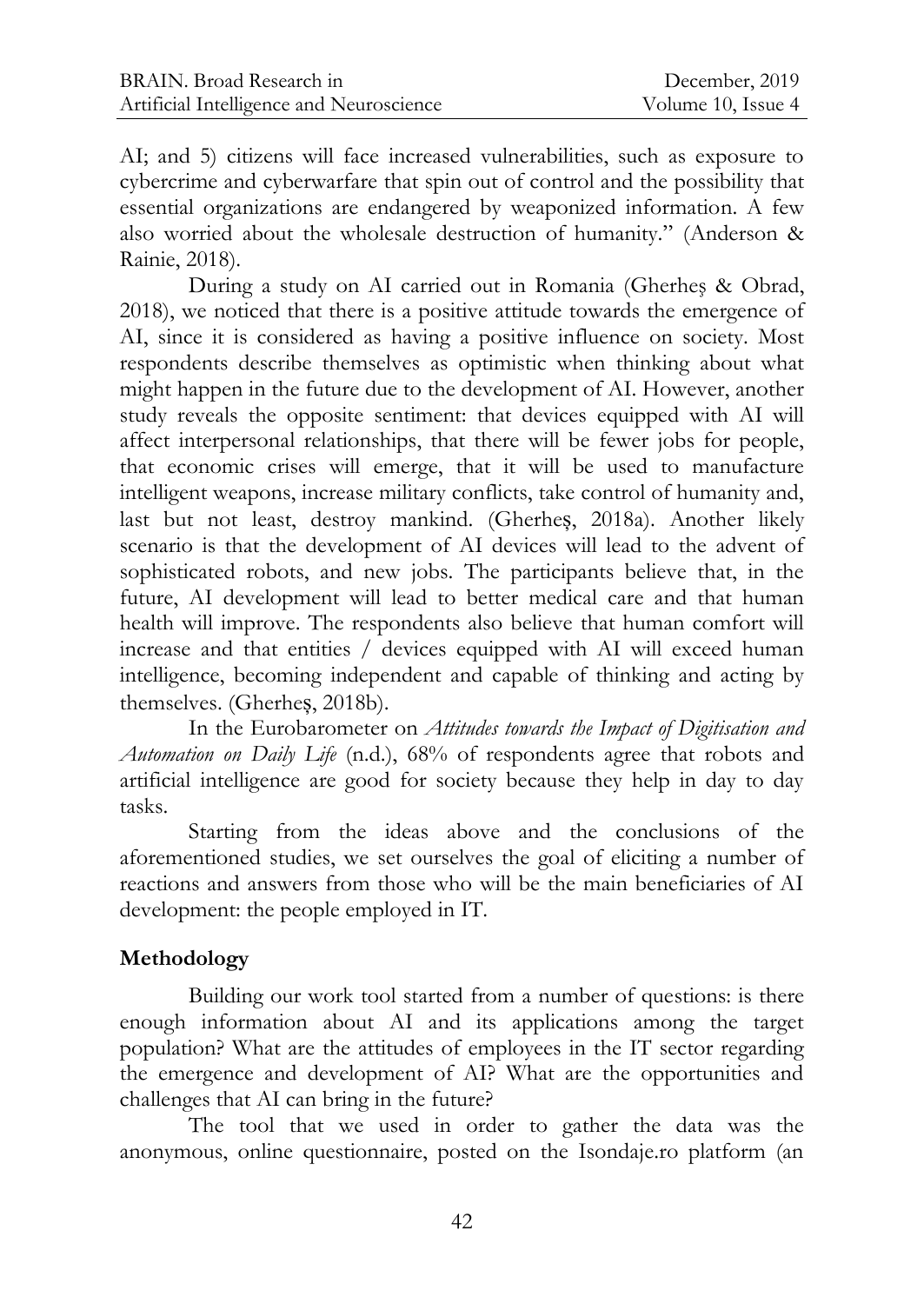online survey service). We opted for the online questionnaire due to it being fast, inexpensive, and the easy access to the database it provides. 280 people answered our questionnaire, which is not a representative sample for the studied population, but due to this being a pilot study, the answers might help sketch certain tendencies vis-à-vis the phenomenon.

One first goal of our survey was to identify the associations that the respondents make when they think of the term "artificial intelligence." Most respondents (51.8%) envisage robots and computers, first and foremost, categories which are then followed by those associated with science (31.1%).



Figure 1. The degree to which the respondents considered themselves informed about AI

As can be noticed in Figure 1, most respondents (47%) consider themselves to be relatively informed about the subject of artificial intelligence. When it comes to the other answer variants, we notice a mirrored distribution, in that the percentage of those who consider themselves very well informed (4%) is almost the same as they one of those who consider themselves uninformed  $(3%)$ .

We come across a similar situation in the case of those respondents who declare themselves to be sufficiently informed (21%), and those who claim to be insufficiently informed (25%) when it comes to artificial intelligence. The topic has grown in popularity recently, which is why most interviewees declared that they heard about it during the current week (39.3%), and month (29.6%). These categories are followed by those who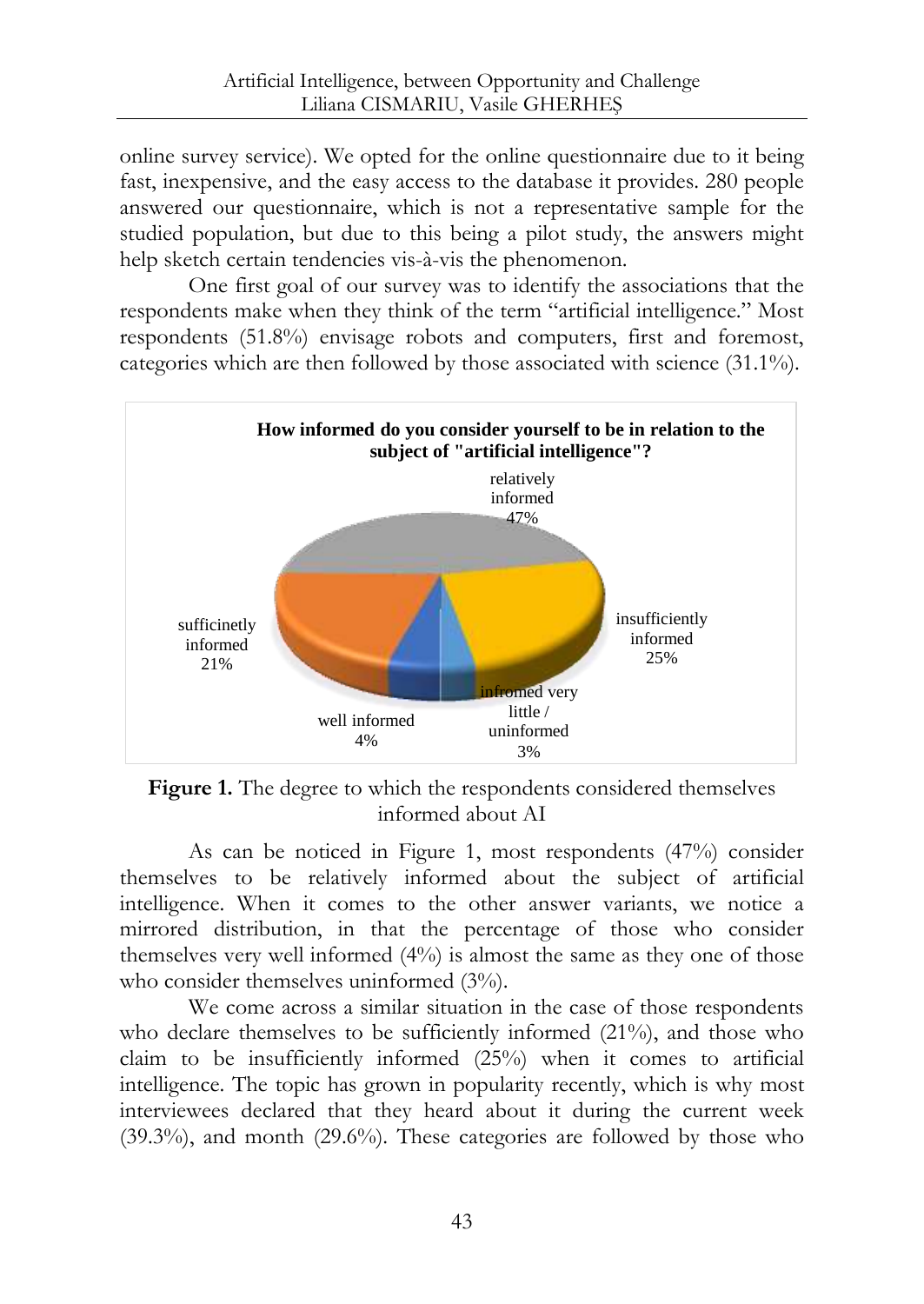say they heard people talking about AI during the past few months  $(14.3\%)$ , and during this year (9.6%).

The perception of the manner in which the topic of AI was presented to them was positive for more than half of those questioned (54.6%). The following category is made up of those who considered that the manner in which the information was presented to them was neutral  $(40.4\%)$ . It seems that only 5% of our respondents consider that AI was presented negatively to them.

Generally, the respondents manifested a positive attitude towards the accelerated development of AI. By cumulating the answer variants *a good thing* and *a relatively good thing* to the question aimed at uncovering the respondents' attitude (*In your opinion, the accelerated development of artificial intelligence is…*) we obtain a total score of 65.6%, which demonstrates that more than half of the interviewees view the development of AI positively. There is also the category of those people who believe that the accelerated development of AI is a rather bad thing, but their percentage stands at only 7.2.

Closely connected to this subject is the fact that for more than half of the respondents (67.9%) the accelerated development of AI does not represent a reason for concern (*Are you worried about the rapid development of artificial intelligence?*). There is, however, a category of people who claim to be concerned about the development of AI (24.3%), to which we can add the category of those who are undecided (7.9%).

A confirmation of the respondents' positive attitude towards the emergence and development of AI devices results from their answers to the question *Do you believe that the development of artificial intelligence will influence society's evolution positively?* By analyzing the results, we find that 65.4% of respondents are optimistic about AI's influence on society. The pessimists register only a score of 20.7%.

As you can see in the figure below, the year when most respondents think that AI will exceed human intellectual performance is 2030 (21.4%). A more long-term perspective, the year 2100, is taken into consideration by 15% of the respondents, whereas 11.8% believe 2050 to be the watershed moment. We can't afford to neglect the category of those who don't know/won't answer, representing almost a third of all answers (33.2%).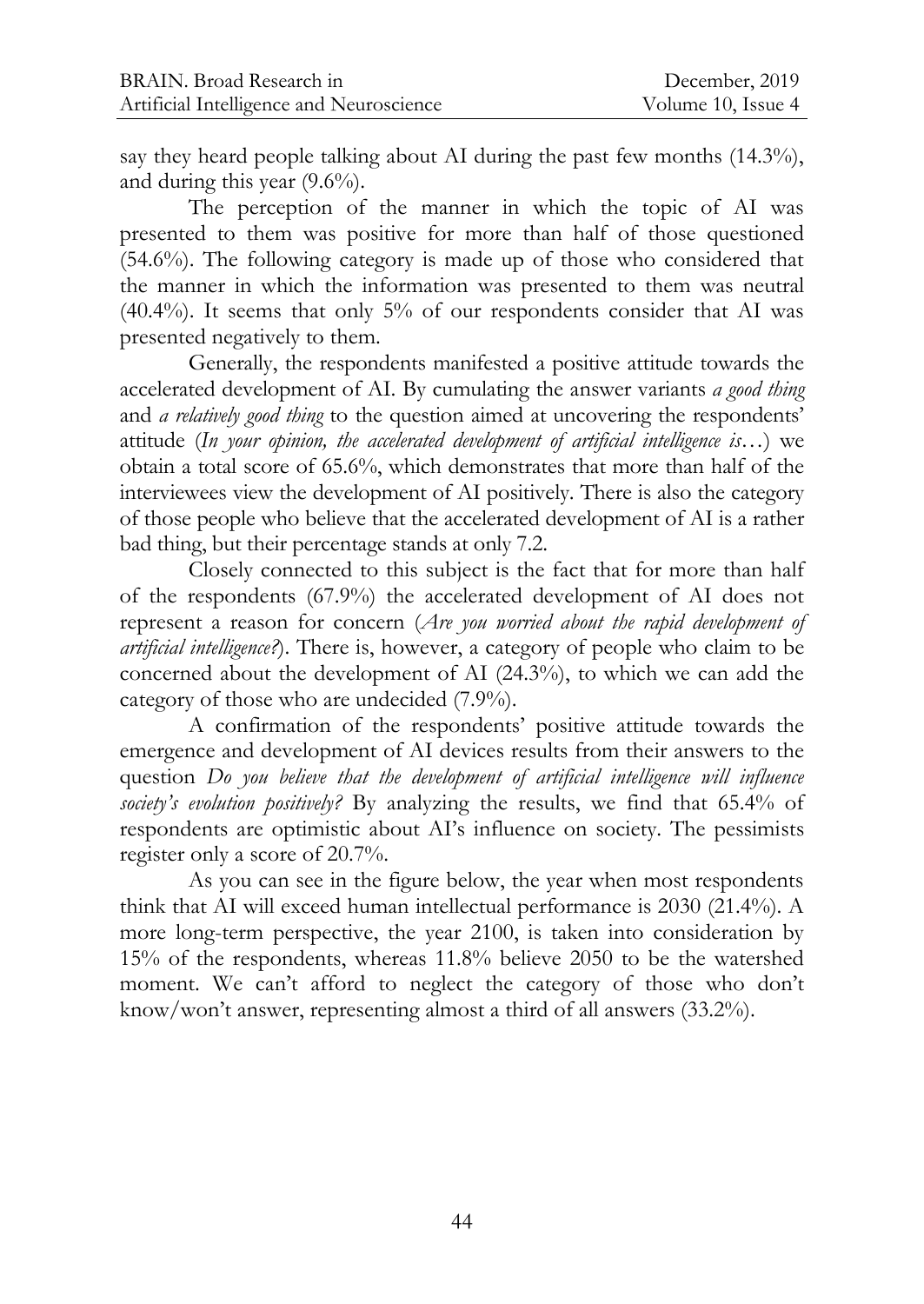



When they had to answer in what fields they believe AI will outperform humans, as we can notice in the table below (Table 1), more than half of the participants consider that, in the future, artificial intelligence will overtake humans first and foremost in the automotive industry, followed by agriculture, banking, fire-fighting, and public transport. At the other end, the fields where more than 50% of people believe that AI will not be superior to humans are: artistic creation, education, citizen safety. Medicine/surgery also registered a high score (46.1%). Surprisingly, when it comes to the military field, only 41.8% of participants consider that AI will be superior to humans, even though it is well known that the military industry is investing heavily in AI. The military is the field with where most interviewees opted for the *don't know/won't answer* variant.

|                   |                                       | Yes. | No DK/NA              |
|-------------------|---------------------------------------|------|-----------------------|
| In which of the   | the automotive industry               |      | $87.1\%$ 6.8% 6.1%    |
| following field   | courier and package delivery services |      | $62.5\%$ 28.2\% 9.3\% |
| do you believe    | public transport                      |      | 53.6% 34.6% 11.8%     |
| that artificial   | medicine/surgery                      |      | 35.7% 46.1% 18.2%     |
| intelligence will | the military                          |      | $41.8\%$ 36.1% 22.1%  |
| exceed humans?    | agriculture                           |      | $66.1\%$ 20.0% 13.9%  |

**Table 1** The fields in which AI is believed to become superior to humans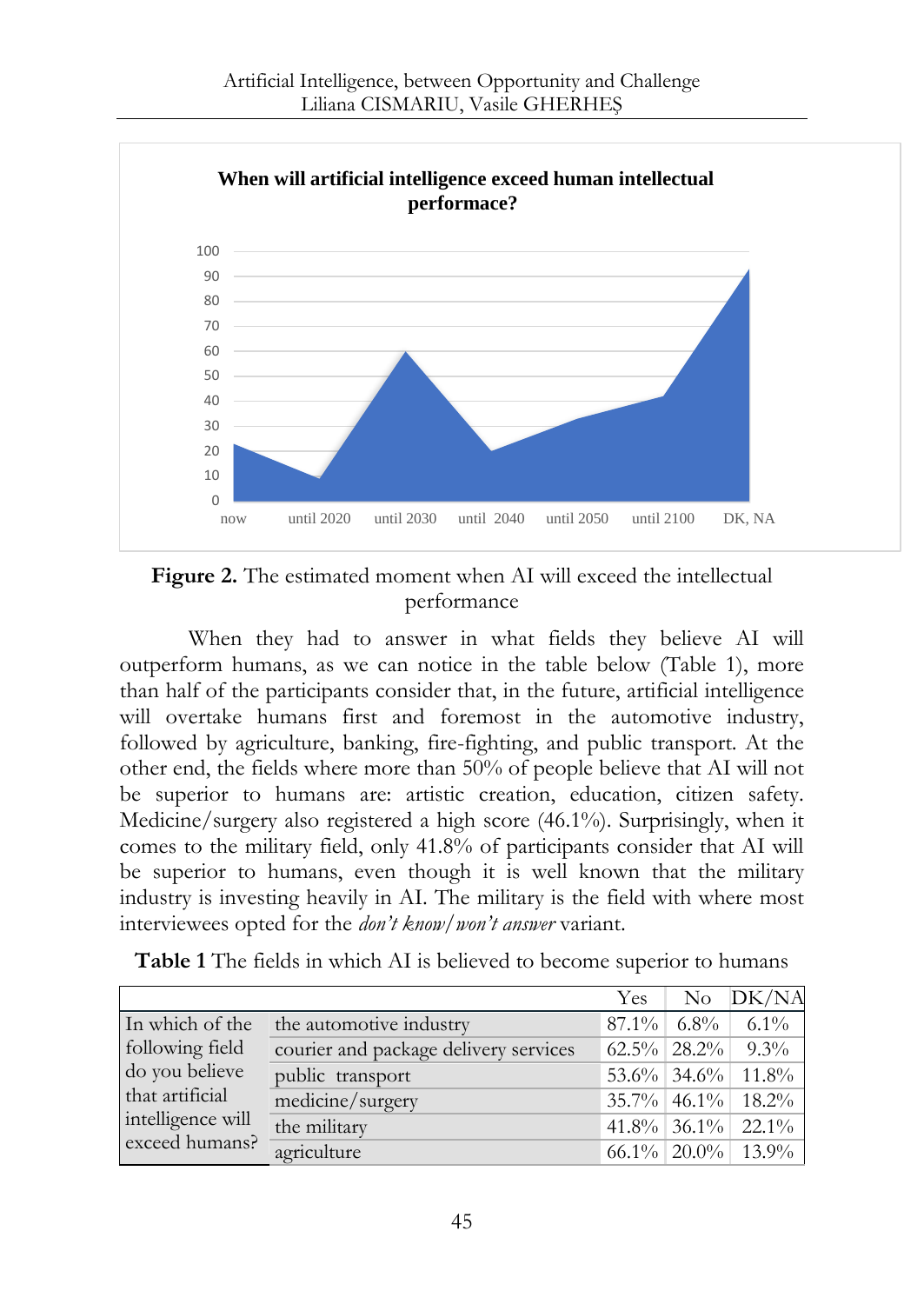| the banking system | $65.7\%$ 21.4% 22.9% |  |
|--------------------|----------------------|--|
| citizen safety     | $29.6\%$ 52.5% 17.9% |  |
| fire-fighting      | 55.7% 30.4% 13.9%    |  |
| education          | $21.8\%$ 63.6% 14.6% |  |
| artistic creation  | $13.9\%$ 76.1% 10.0% |  |

Another important detail highlighted by the study was that 56.1% of the respondents totally agree that AI should replace humans in certain jobs and activities. Only 19.6% disagreed with this idea, while only 12.5% declared themselves indifferent. The respondents' confidence in AI carrying out certain tasks is very high (34.6%), or total (in 29% of the answers) especially when it comes to administrative work in public institutions. When it comes to AI performing surgery on a relative, the scores were 10.4% for *total trust*, and 22.9% for the *a lot of trust* answer variant. 8.6% of the respondents trust AI completely to give a medical diagnosis, whereas 33.6% declare themselves as having a lot of trust in AI to do this. AI piloting a passenger airplane scored 13.9% for the total trust answer variant, and 30,4% for the a lot of trust answer. For these two answer variants, AI driving a vehicle scored 16.1% and 33.9%, respectively.

Closely connected to this, another question posed to the questionnaire respondents was whether they would agree with their family using an autonomous (i.e. self-driving) car, if they knew that the accident risk was lower for these types of cars than for those with a driver. By adding up the number of answers for *a very high degree* and *a high degree* answer variants, we can observe a preponderantly positive attitude towards this idea. The category of skeptical answers scored 29% of the total, by cumulating the answer variants *to a small degree* and *to a very small degree*.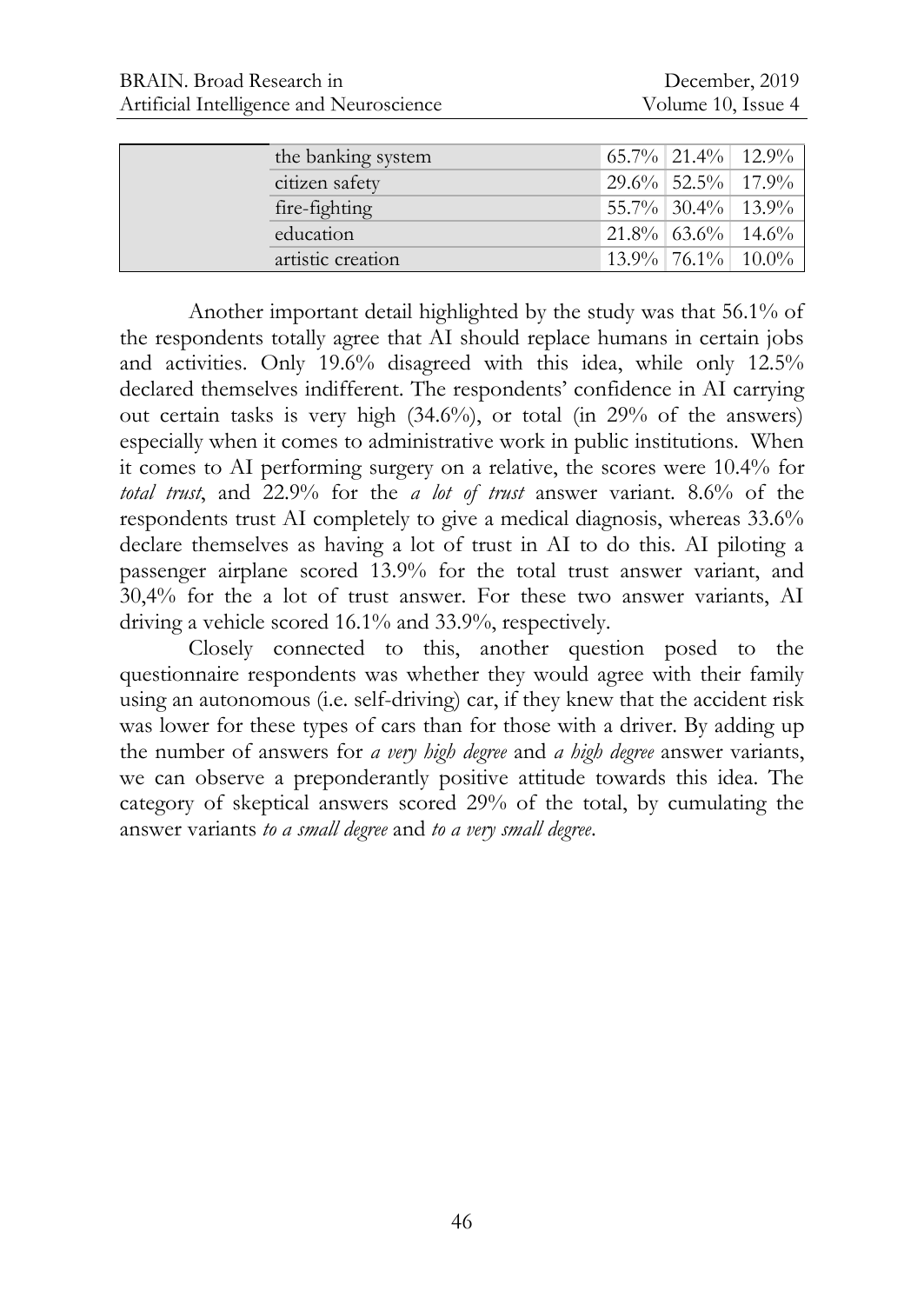

**Figure 3.** Permission to use an autonomous car by your family members

What are the most likely consequences of AI development in the future? How will the new technologies change our lives? Will new jobs appear? Will we learn how to use material resources more efficiently? Will human comfort increase? Will human life expectancy increase? These were the questions that the respondents were asked, with emphasis on the most probable results of AI development and its benefits in the future. The probability of building sophisticated robots garnered most answers by cumulating the *quite likely* and *very likely* answer categories (87.1%). Another positive consequence of AI development is the emergence of new jobs, as illustrated by the figure below. The high percentages scored by the *quite likely* (33.6%) and *very likely* (48.9%) answer variants lead us to the conclusion that in the respondents' opinion this is a very probable outcome. There are studies (The Future Laboratory and Microsoft, n.d.) which foresee that 65% of today's pupils are likely to have jobs that are not yet in existence.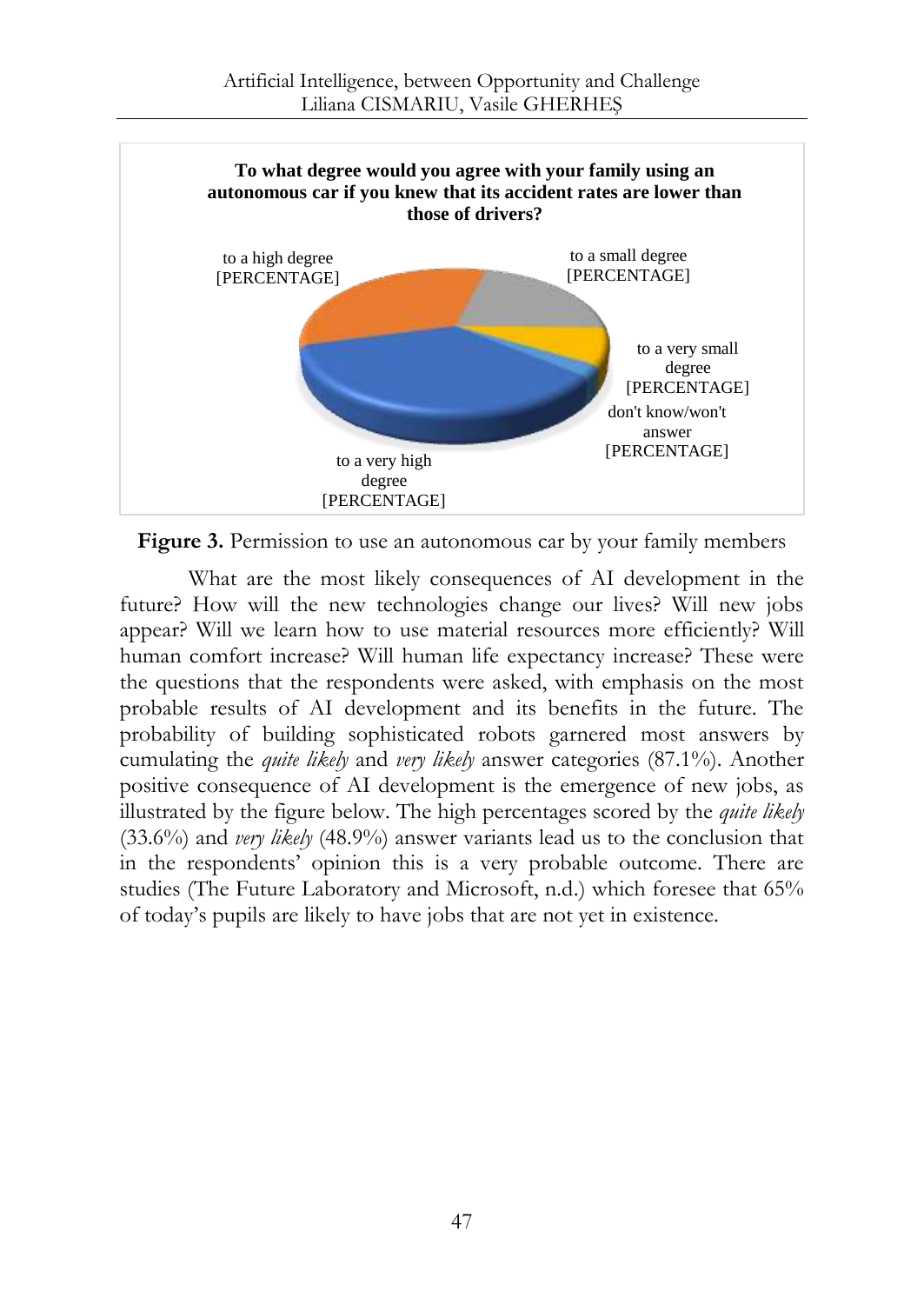



Enhancing human comfort is also considered to be a possible consequence of AI development. 38.6% of our respondents consider this very likely, while 43.9% believe the outcome is quite likely.

**Table 2.** Perception of AI development on healthcare and the use of material resources

| What do you believe will be the Medical services will   We will use natural |          |                |
|-----------------------------------------------------------------------------|----------|----------------|
| most likely consequences of AI                                              | improve  | resources more |
| development?                                                                |          | efficiently    |
| Very unlikely                                                               | $3.9\%$  | $5\%$          |
| Unlikely                                                                    | $3.6\%$  | $7.9\%$        |
| Neutral                                                                     | $9.3\%$  | 11.8%          |
| Quite likely                                                                | $45.7\%$ | $37.9\%$       |
| Very likely                                                                 | $33.6\%$ | $32.1\%$       |
| Don't know / Won't answer                                                   | $3.9\%$  | $5.4\%$        |
| Total                                                                       | 100.0%   | $100.0\%$      |

In our participants' opinion, using material resources more efficiently (Table 2) is a possible consequence of AI development (as you can in the table above, more than two thirds of those interviewed believe this is likely). In close connection to this, the decrease of pollution is another scenario that our respondents were asked to consider. However, the numbers are not that high. Each of the answer variants, very likely and likely, scored 23.2%. The skeptics represent 27.5%, which tells us that almost one third of all the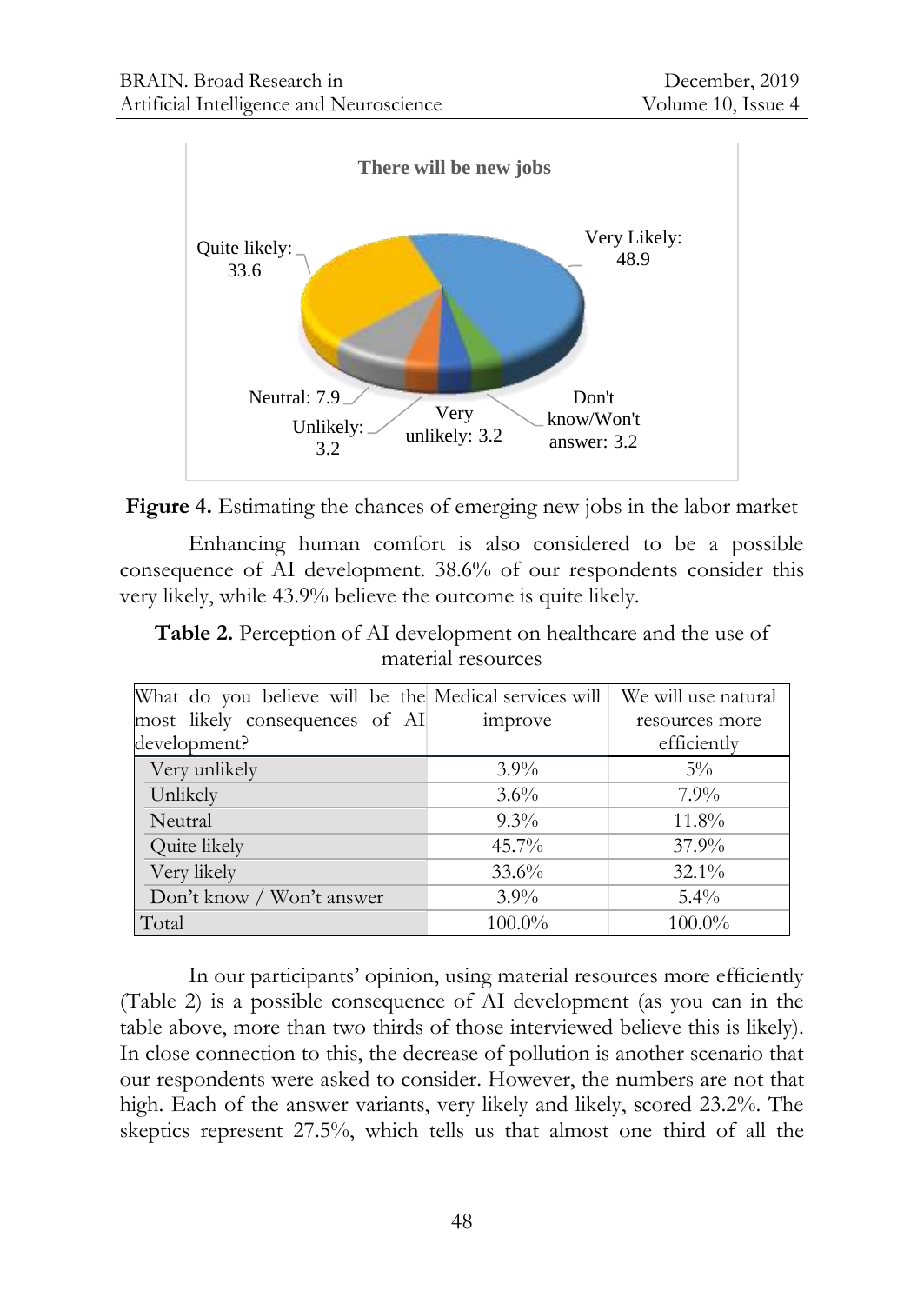respondents are reluctant to believe that pollution will decrease in the future as a result of AI development.

| Table 3. Perception regarding AI development and its effects on human |
|-----------------------------------------------------------------------|
| abilities and health                                                  |

| What do you believe will be the<br>most likely consequences of AI<br>development? | Human health<br>will improve<br>significantly | It will lead to the appearance<br>of humans who enhance<br>themselves with the help of |
|-----------------------------------------------------------------------------------|-----------------------------------------------|----------------------------------------------------------------------------------------|
|                                                                                   |                                               | technology                                                                             |
| Very unlikely                                                                     | $4.3\%$                                       | $7.9\%$                                                                                |
| Unlikely                                                                          | $10.4\%$                                      | $7.1\%$                                                                                |
| Neutral                                                                           | $12.5\%$                                      | $16.8\%$                                                                               |
| Quite likely                                                                      | $35.7\%$                                      | $31.8\%$                                                                               |
| Very likely                                                                       | $32.9\%$                                      | $27.9\%$                                                                               |
| Don't know / Won't answer                                                         | $4.3\%$                                       | $8.6\%$                                                                                |
| Total                                                                             | $100.0\%$                                     | $100.0\%$                                                                              |

A high degree of confidence in the scenario that human health will improve significantly due to AI also registered high scores. Observing the data in Table 3, we can see that almost two thirds of our participants see this as a likely outcome. Similarly, more than half of our interviewees believe that the development of AI will lead to the appearance of individuals who will enhance their abilities with the help of AI.

| Table 4. Perception of AI development on people's longevity |              |                  |
|-------------------------------------------------------------|--------------|------------------|
| t do vou believe will be the most                           | - Human life | People will beca |

| What do you believe will be the most | Human life-     | People will become |
|--------------------------------------|-----------------|--------------------|
| likely consequences of AI            | expectancy will | immortal           |
| development??                        | increase        |                    |
| Very unlikely                        | $6.8\%$         | $63.9\%$           |
| Unlikely                             | $17.1\%$        | $12.1\%$           |
| Neutral                              | $20.7\%$        | $10.7\%$           |
| Quite likely                         | $25.7\%$        | $3.2\%$            |
| Very likely                          | $22.1\%$        | $2.9\%$            |
| Don't know / Won't answer            | $7.9\%$         | $7.1\%$            |
| Total                                | $100.0\%$       | 100.0%             |

Besides the fact that the future will see substantial improvements in human health as a result of AI development, about 50% of our respondents consider that human life-expectancy will also increase (Table 4). The same thing cannot be said about the assertion that people will become immortal,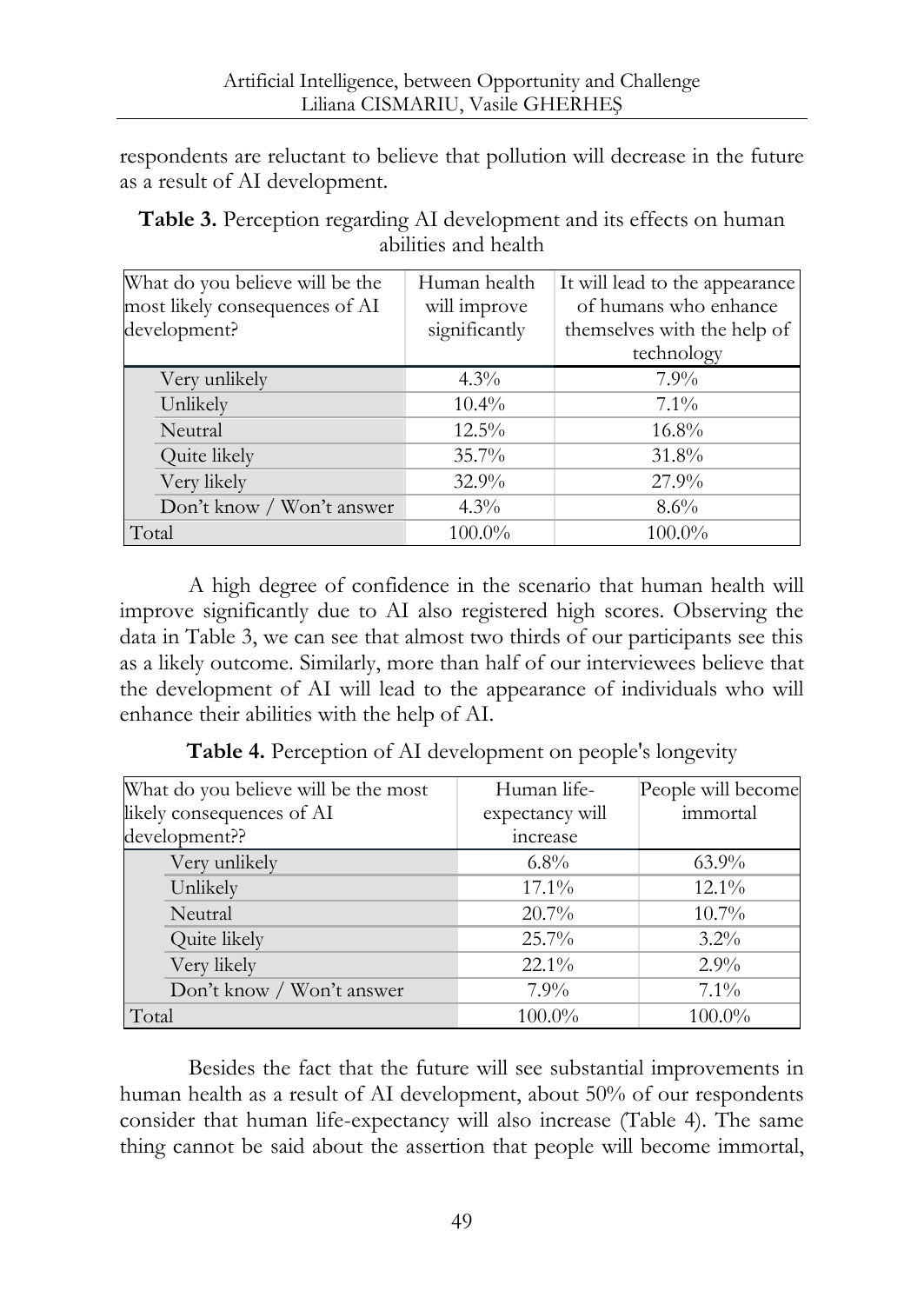where all answer variants garnered only 6.1%. Moreover, almost two thirds of the participants believe it is very unlikely to happen in the future.

**Table 5.** Perception about the development of AI regarding social equity and work performance

| What do you believe will be the | There will be | People will no longer have  |
|---------------------------------|---------------|-----------------------------|
| most likely consequences of AI  | more social   | to work. Robots will do the |
| development??                   | equity        | work for them               |
| Very unlikely                   | $15.4\%$      | $16.1\%$                    |
| Unlikely                        | $28.9\%$      | 28.8%                       |
| Neutral                         | $27.5\%$      | $22.1\%$                    |
| Quite likely                    | $10.7\%$      | $21.1\%$                    |
| Very likely                     | $8.6\%$       | $9.8\%$                     |
| Don't know / Won't answer       | $8.9\%$       | $4.3\%$                     |
| Total                           | 100.0%        | 100.0%                      |

There is not a lot of optimism regarding social equity (Table 5), most respondents declaring themselves neutral towards this idea (27.5%). By cumulating the numbers for the *quite unlikely* and *very unlikely* answer variants, we obtain a score that corroborates the statement above. The idea that in the future robots will do most jobs so people no longer have to work is also a scenario that most respondents do not agree with. Although there are many studies foreshadowing the replacement of humans with robots, it seems that our research participants are not that convinced by these predictions. Only 30.9% of them believe this will happen, 34.9% are skeptical, whereas 22.1% declare themselves neutral.

The list of scenarios that we put forth to our respondents included a set of possible negative consequences that might come about in the future as a result of AI development. The most believable scenario to our participants is that AI will be used to create intelligent weapons (Figure 5), as shown by the high scores registered on both *very likely* (45.7%) and *quite likely* (31.1%) answer variants.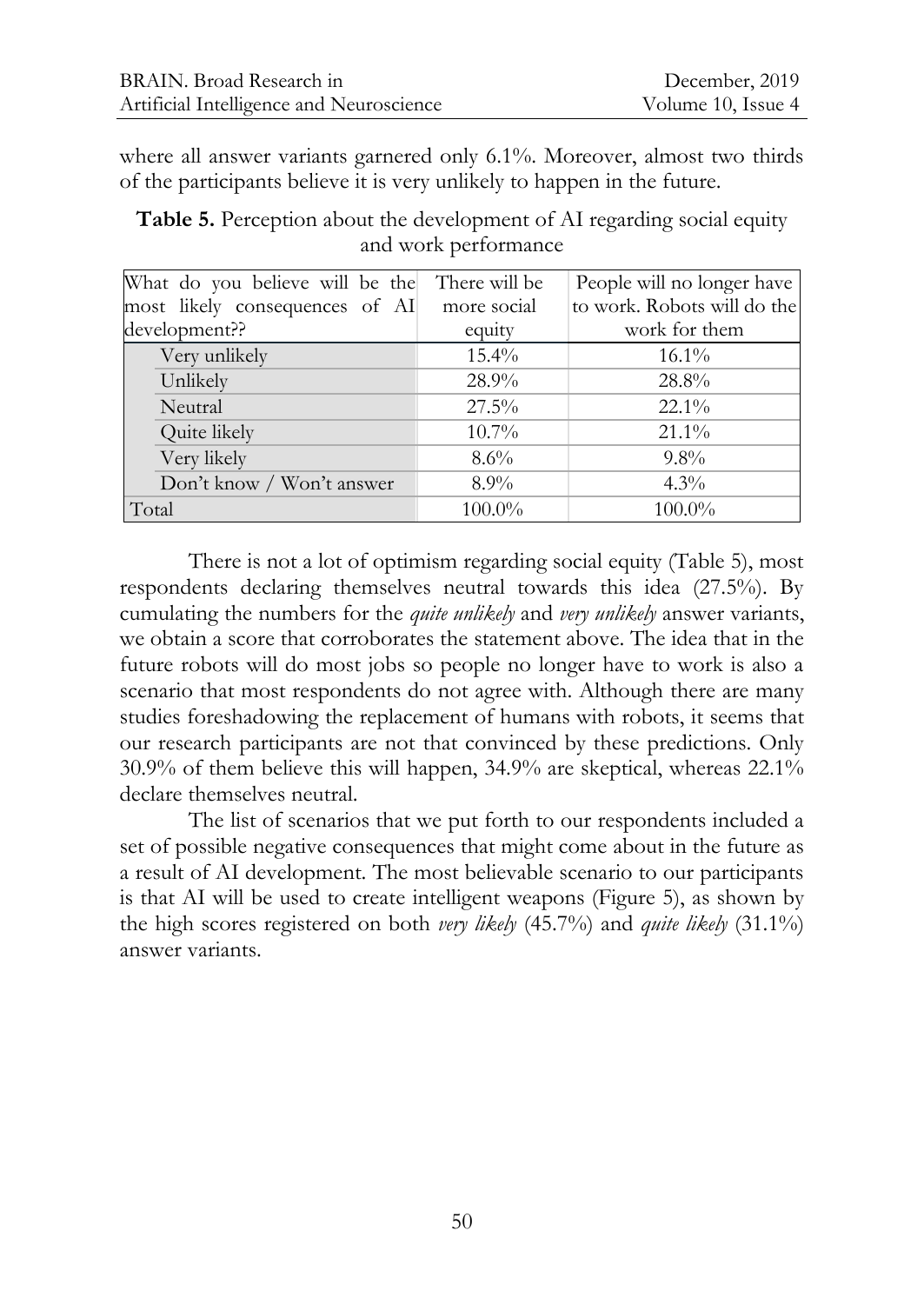

**Figure 5.** Consequences of AI development

Another situation that our respondents consider likely in the future is that there will be fewer jobs for people. Cumulating the numbers for those who declared that this outcome is *quite likely* and *very likely* yields a score of 72.8%. The third scenario for which the *quite likely* and *very likely* answer variants scored high was the one in which international cyber-attacks were going to take place. In this case, the two answer variants mentioned before cumulated 69.3%. In the respondents' opinion, it is very probable that in the future intelligent weapons will be controlled by people (cumulating the *quite likely* and *very likely* answer variants yielded 64.7%). This is connected to the conviction that AI will be used to create intelligent weapons.

For the statement *that artificial intelligence will lead to the escalation of military conflicts*, we notice that the respondents' opinion believe this, too, is a likely scenario in the future (*very likely* – 15%, *quite likely* – 26.1%). These categories are followed by those who are undecided (21.8%). Cumulatively, 29.2% of our interviewees consider that the development of artificial intelligence will aggravate military conflicts.

| What do you believe will be the most | AI devices and entities  | Losing control   |
|--------------------------------------|--------------------------|------------------|
| likely consequences of AI            | will impact inter-human  | over personal    |
| development??                        | relationships negatively | information is a |
|                                      |                          | risk             |
| Very unlikely                        | $7.9\%$                  | $7.9\%$          |
| Unlikely                             | $15.7\%$                 | $17.5\%$         |
| Neutral                              | $20.4\%$                 | $16.4\%$         |

**Table 6.** Perception about AI development and interpersonal relationships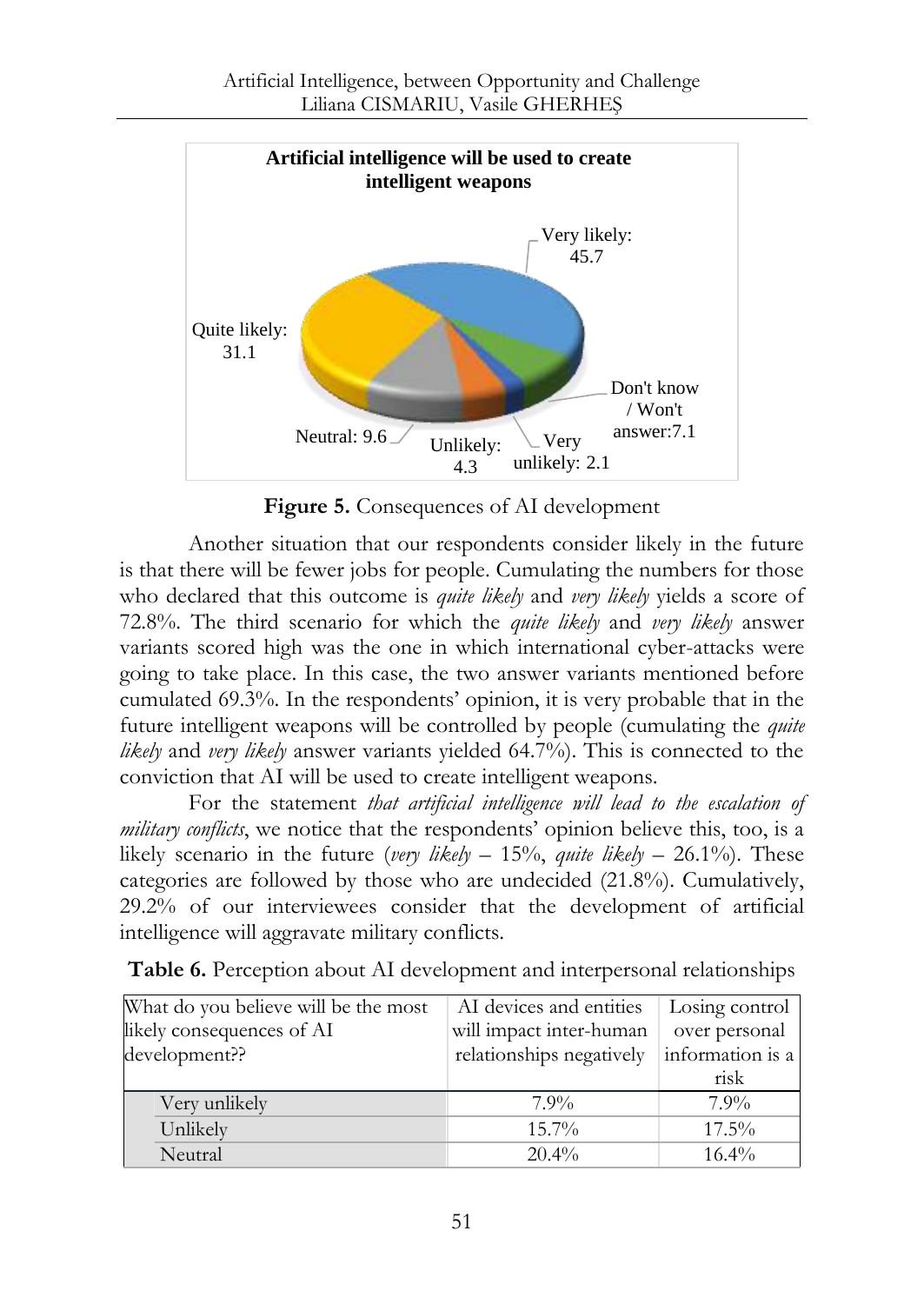| Quite likely              | $21.4\%$  | $27.9\%$  |
|---------------------------|-----------|-----------|
| Very likely               | 29.6%     | $25.0\%$  |
| Don't know / Won't answer | $5.0\%$   | $5.4\%$   |
| Total                     | $100.0\%$ | $100.0\%$ |

The risk of losing personal information and the fact that AI devices and entities will have a negative impact on inter-human relationships are other two scenarios that more than half of the participants see as likely in the future (Table 6). The number of respondents who do not believe that in the future inter-human relationships will be impacted negatively by AI devices/entities is relatively small (*very unlikely* – 7.9%, and *unlikely* – 15.7%), which is a somewhat similar situation with the answer variants for those who do not believe that there is a risk of losing personal information (*very unlikely* – 7.9%, and *unlikely* – 17.5%).

| What do you believe will be the most | Artificial intelligence will | Humanity will   |
|--------------------------------------|------------------------------|-----------------|
| likely consequences of AI            | consider humans to be a      | be destroyed by |
| development?                         | threat                       | ΑI              |
| Very unlikely                        | 27.5%                        | $23.6\%$        |
| Unlikely                             | 27.9%                        | $26.4\%$        |
| Neutral                              | $16,1\%$                     | $19.3\%$        |
| Quite likely                         | $11.1\%$                     | $11.4\%$        |
| Very likely                          | $7.1\%$                      | $8.6\%$         |
| Don't know / Won't answer            | $10.4\%$                     | $10.7\%$        |
| Total                                | 100.0%                       | $100.0\%$       |

**Table 7.** Possible consequences of AI development

As you can see in the table above (Table 7), the responses for the scenario in which artificial intelligence will start to believe that humans are a threat embodies a reversal of the attitudes above: 27.9% of the participants consider this scenario *very unlikely*, whereas 27.5% are in the *unlikely* category. These are the answer variants with the highest scores, 55.4%, of all the responses to this question.

The last scenario in our questionnaire was whether humanity will be destroyed by artificial intelligence. Most participants consider the apocalyptic situation as *unlikely* (26.4%) and *very unlikely* (23.6%). At the opposite end, we see a 19.3% score obtained by cumulating the *quite likely* (11.4%) and *very likely* (8.6%) answer variants.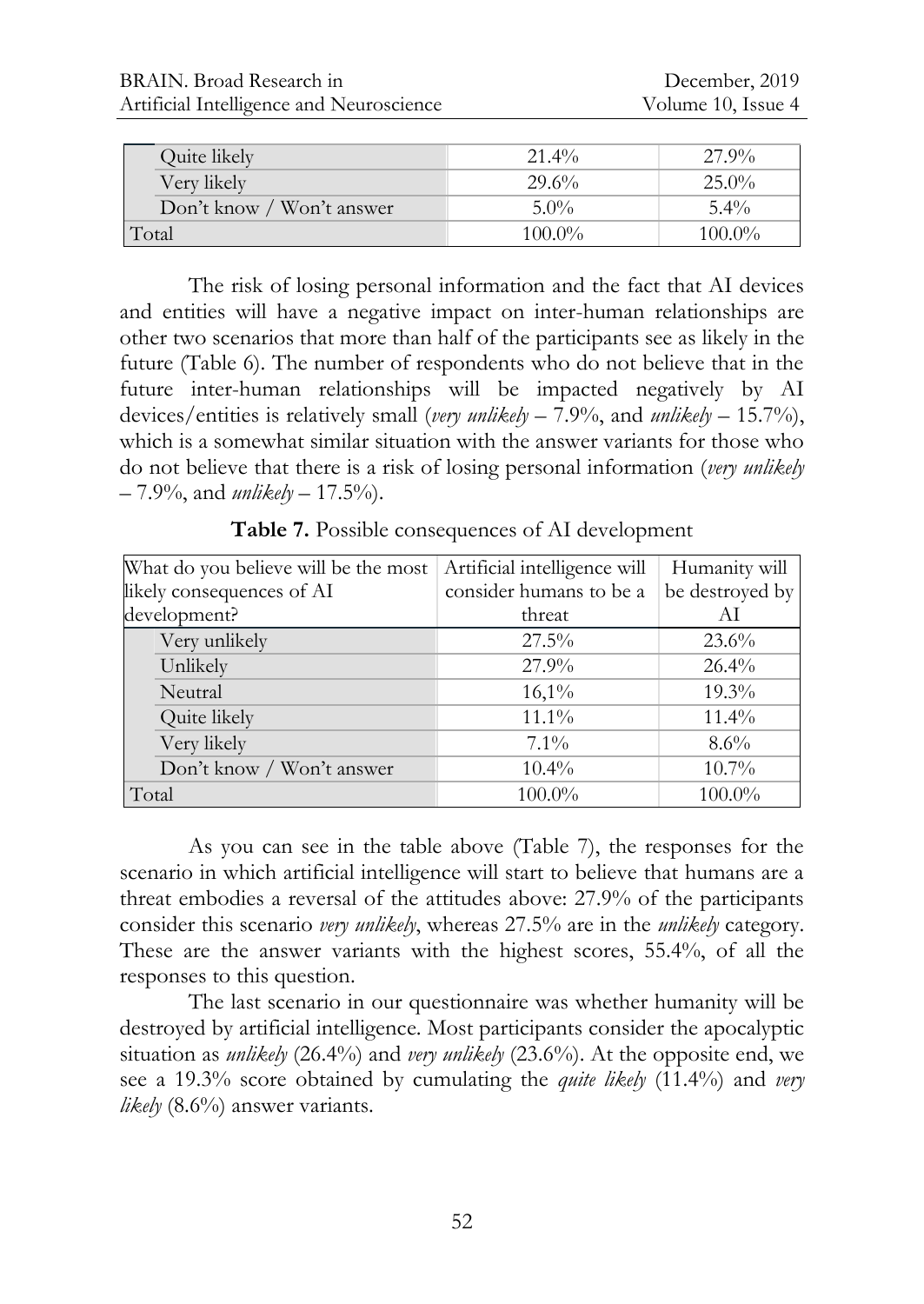## **Conclusions**

The results show that most participants associate the notion of AI with robots and computers. They also consider themselves as being moderately well informed about AI. Almost 40% of them heard people talk about the subject this week, whereas approximately 30%, this month. In other words, at the moment, AI represents an interesting topic of conversation. More than half of those questioned (54.6%) declared that the information reaching them about AI was positive. It is possible that this positivity has influenced the respondents' positive attitude towards the fastmoving development of AI, since they believe it will have a positive impact on society. The general belief is that AI will surpass humans in the automotive industry, followed by agriculture, the banking system, firefighting, and public transportation.

Most respondents who work in IT would agree that AI should replace people in certain jobs and activities. The highest percentages were in favor of AI replacing people in doing all administrative work in public institutions (the respondents' confidence in AI carrying out this task is very high – 34.6% - or total, in 29% of the cases). They also manifested a predominantly positive attitude (68%) towards the idea of their family using a driverless car if they knew that such cars presented a lower risk of accidents.

Regarding the benefits that the development of AI would bring, most interviewees believe that we would have sophisticated robots, new jobs, greater human comfort, more efficient use of material resources, less pollution, and that human health would improve. At the other hand, the greatest fears connected to AI development take the shape of intelligent weapons, fewer jobs, cyber-attacks, losing personal information, and AI devices / entities negatively affecting inter-human relationships, etc.

As we can see, AI elicits both positive reactions towards its development, as well as fears. The manner in which the information about its impact on society will be introduced, will influence the way opinions and behaviors are formed, but also the way in which the population will either accept or reject AI technologies.

# **References**

*Attitudes towards the impact of digitization and automation on daily life*. (2017). (n.d.). Retrieved from: [https://ec.europa.eu/digital-single](https://ec.europa.eu/digital-single-market/en/news/attitudes-towards-impact-digitisation-and-automation-daily-life)[market/en/news/attitudes-towards-impact-digitisation-and-automation](https://ec.europa.eu/digital-single-market/en/news/attitudes-towards-impact-digitisation-and-automation-daily-life)[daily-life](https://ec.europa.eu/digital-single-market/en/news/attitudes-towards-impact-digitisation-and-automation-daily-life)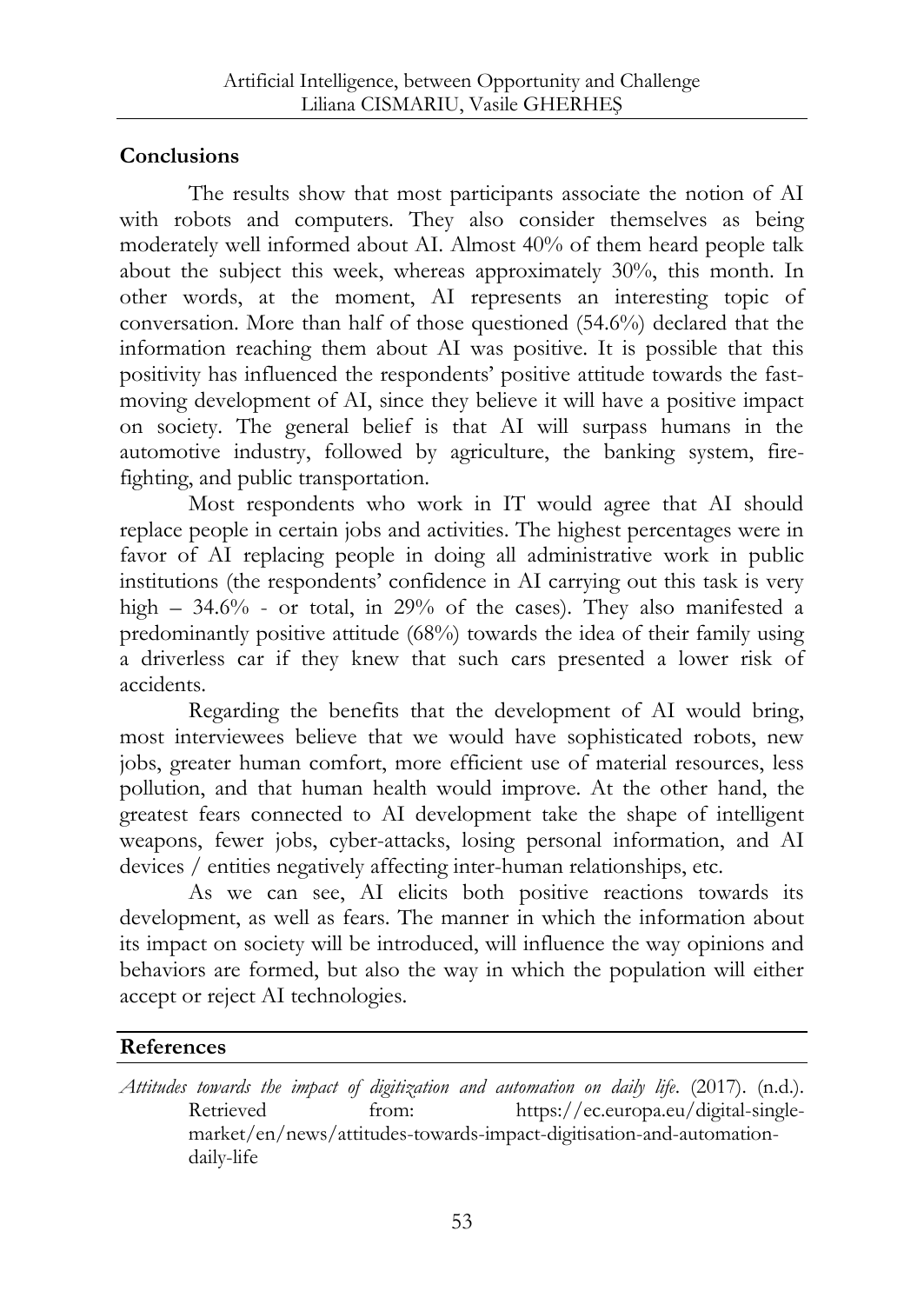- Anderson, J., & Rainie, L. (2018) Artificial Intelligence and the future of humans. *Pew Research Center*. Retrieved from: [https://www.pewresearch.org/](https://www.pewresearch.org/internet/2018/12/10/artificial-intelligence-and-the-future-of-humans/) [internet/2018/12/10/artificial-intelligence-and-the-future-of-humans/](https://www.pewresearch.org/internet/2018/12/10/artificial-intelligence-and-the-future-of-humans/)
- Gates, B. (2008). A robot in every home. *Scientific American*. Retrieved from: [https://www.scientificamerican.com/article/a-robot-in-every-home-2008-](https://www.scientificamerican.com/article/a-robot-in-every-home-2008-02/) [02/](https://www.scientificamerican.com/article/a-robot-in-every-home-2008-02/)
- Gherheș, V., & Obrad, C. (2018). Technical and humanities students' perspectives on the development and sustainability of Artificial Intelligence – *Sustainability 10*(9), 3066. doi:10.3390/su10093066
- Gherheș, V. (2018a). Why are are afraid of Artificial Intelligence (AI) ? *Sciendo, 11*(17). doi:10.1515/eras – 2018-0006
- Gherheș, V. (2018b) Artificial Intelligence: Perception, expectations, hopes and benefits. *Romanian Journal of Human - Computer Interaction, 11*(3), 219-230. Retrieved from: [http://rochi.utcluj.ro/rrioc/en/rrioc-2018-3.html#](http://rochi.utcluj.ro/rrioc/en/rrioc-2018-3.html#Artificial_Intelligence_Perception_expectations_hopes_and_benefits) Artificial Intelligence Perception expectations hopes and benefits
- Kurzweil, R. (2005). *The singularity is near: When humans transcend biology*. New York: Viking Press.
- Nadimpalli, M. (2017). Artificial intelligence risks and benefits. *International Journal of Innovative Research in Science, Engineering and Technology, 6*(6). Retrieved from: [http://www.rroij.com/open-access/artificial-intelligence-risks-and](http://www.rroij.com/open-access/artificial-intelligence-risks-and-benefits-.pdf)[benefits-.pdf](http://www.rroij.com/open-access/artificial-intelligence-risks-and-benefits-.pdf)
- Osoba, O.A., & Welser IV, W.B. (2017). An intelligence in our image: The risks of bias and errors in Artificial Intelligence. RAND Corporation. doi:10.7249/RR1744. Retrieved from: [https://www.rand.org/pubs/](https://www.rand.org/pubs/research_reports/RR1744.html) [research\\_reports/RR1744.html](https://www.rand.org/pubs/research_reports/RR1744.html)
- Goertzel, B., & Pennachin, C. (2007). Contemporary approaches to Artificial General Intelligence. In B. Goertzel & C. Pennachin (Eds.), *Artificial General Intelligence* (pp.1-30). Berlin, Germany: Springer.
- Scharre, P. (2016). (Rep.). Center for a New American Security. Retrieved from http://www.jstor.org/stable/resrep06321
- Musk, E. (2014). [Twitter source]. Retrieved from: <https://twitter.com/elonmusk/status/495759307346952192?lang=en>